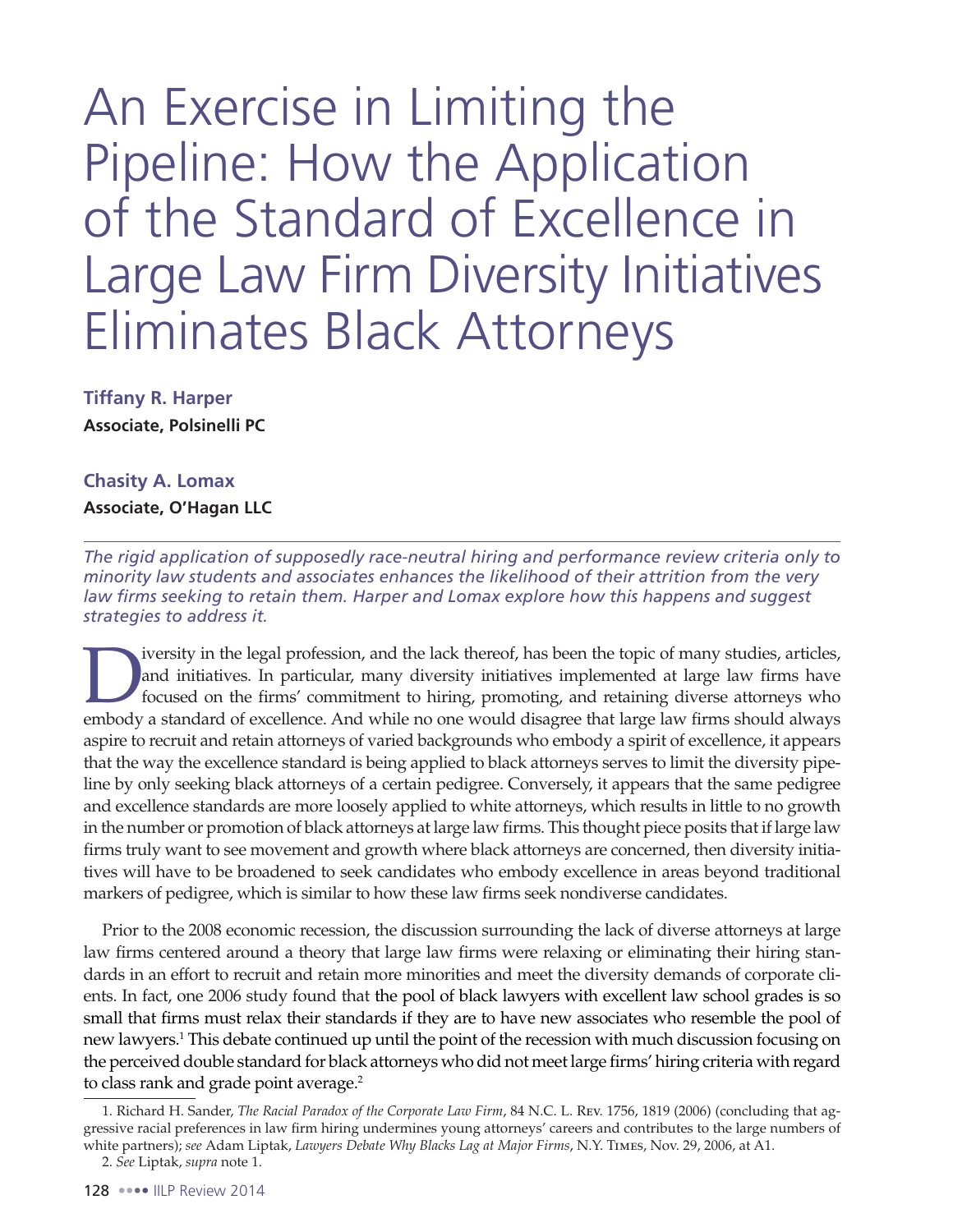

This notion that all attorneys are created equal and should be held to the same standards is antiquated and ignores cultural differences that are the cornerstone of diversity.

Subsequently, the United States economy was thrust into an economic recession that nearly eradicated years of diversity progress at large firms. Large firms quickly shed attorneys in an effort to reduce costs, but this reduction overwhelmingly and disproportionately impacted attorneys of color, especially black attorneys. According to a study by the National Association of Law Placement, diverse attorneys were displaced at much higher rates than their white counterparts despite law firms' alleged commitments to diversity.<sup>3</sup> It appears that large firms' commitment to diversity was conditioned upon a stable economy and became nonexistent when economic concerns increased.

Now, the economy is on the rebound; however, it does not look like large firms have returned to their perceived pre-recession hiring practices where standards seemingly were relaxed in an effort to maximize the number of attorneys of color. Instead, large firms have recommitted to diversity initiatives and hiring diverse attorneys with one caveat—these attorneys must be the crème de la crème of attorneys. These candidates must increasingly come from top-ranked law schools, have high grades and class rank, and have all of the markers of a top-pedigree attorney—law review, CALI awards, substantive and relevant work experience prior to attending law school, and an Ivy League, or similar, undergraduate education. The number of black attorneys with these credentials pales in comparison to majority students, and while many would applaud large firms for sticking to their guns and refusing to relax hiring standards for diverse attorneys, a comparison between the pedigree of diverse and nondiverse attorneys at large law firms in 2014 would likely reveal a stark reality—not all white attorneys are being held to these high pedigree and excellence standards before landing a job at a large firm. To the contrary, some white attorneys are being hired at large firms from third-tier schools, with mediocre grades, and no markers of excellence to show for themselves. And while this might have always been the case to some extent, the impact of requiring standards of excellence from diverse attorneys, and black attorneys in particular, but not adhering to the same standard for all white attorneys severely impacts the diversity pipeline in a number of ways.

First, the standards of excellence are inherently injected with underlying biases such that while they might appear to be race-neutral on their face, when applied across the board they have a disparate impact on black law students and attorneys. This notion that all attorneys are created equal and should be held to the same standards is antiquated and ignores cultural differences that are the cornerstone of diversity. It ignores the challenges faced by the first-generation law students and others who come from backgrounds that are different from the status quo. Additionally, due to the cautionary tape placed

<sup>3.</sup> Press Release, Nat'l Ass'n of Law Placement, Law Firm Diversity Among Associates Erodes in 2010, (Nov. 4, 2010), *available at* http://www.nalp.org/uploads/PressReleases/10NALPWomenMinoritiesPressRel.pdf (determining that the overall representation of minorities in large firms declined significantly between 2009 and 2010).